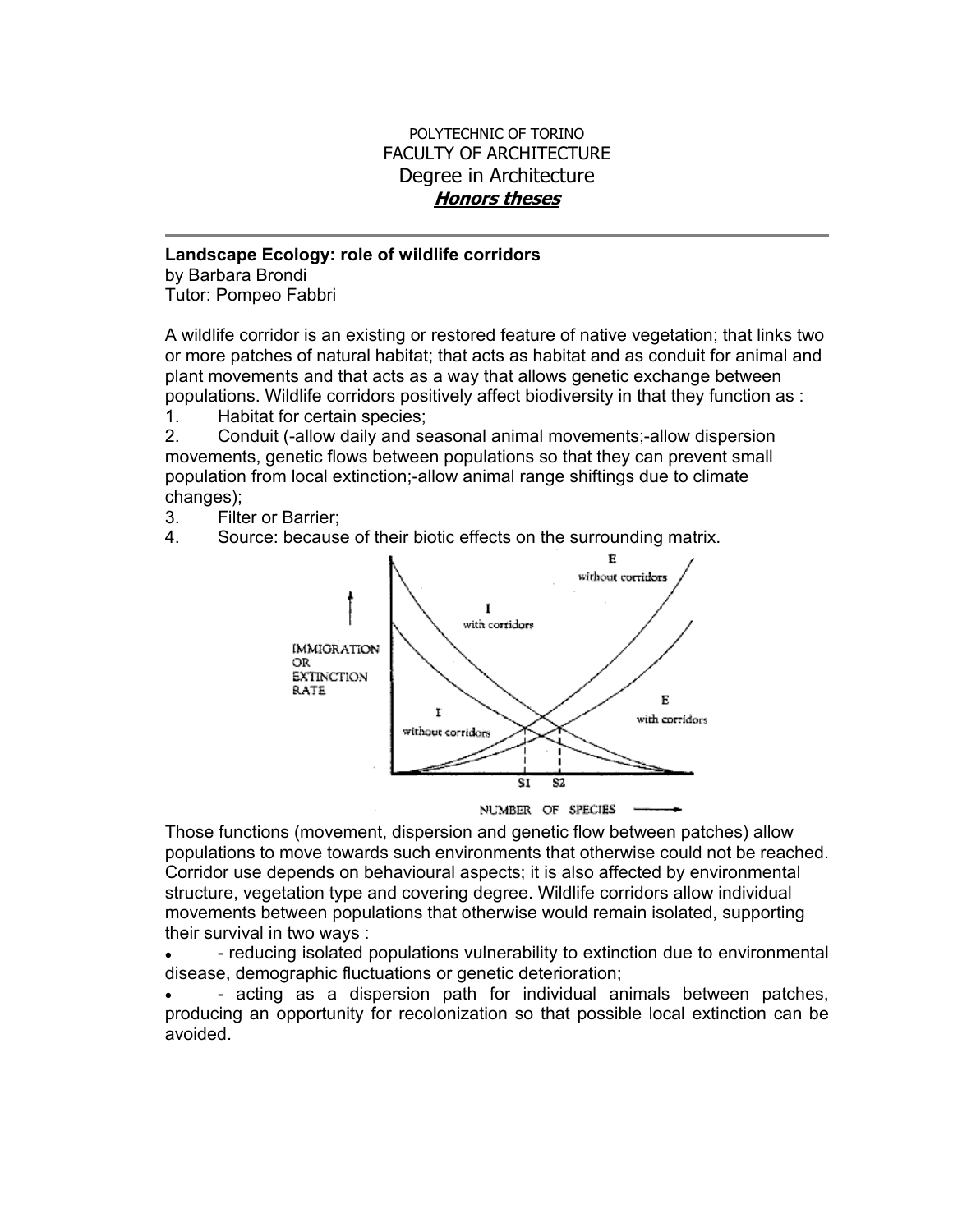

The effectiveness of the corridor in achieving those functions, also depends on its structure ( length, width, shape, habitat type and quality ) and also if there are no optimal standards given for the corridor project since they are specie-specific, some useful guidelines can be given as follows. Length : mortality rates inside the corridor must be evaluated for each species.

If the corridor is not very wide (1,5 Km.), commonly it's better to avoid long tracts without larger patches dislocated at suitable distance for each species that use the corridor.

Width : a narrow corridor contracts movements and addresses faster the individuals to the end, but this save in time is negatively balanced by a higher mortality rate due to the higher rate of edge area(with a high level of mortality) of narrow corridors. On the other hand a corridor that is too wide, may increase the time spent traveling along it, because the individuals spend time wandering from one side to the other of the corridor. The ideal width for a certain species depends on the structure and quality of the habitat inside the corridor and of the matrix; on the adjacent land use and on the behaviour of the species that use the corridor. Commonly the optimal width is a function of the corridor capacity rate and of the average distance traveled in a unit of time for one individual. Shape : the most common shapes are the rectangular and funnel shaped corridors. A simulation shows that the funnel shape is absolutely negative for wildlife movements because the individuals that enter the corridor and move along the edge, are obliged to frequently change directions. An interrupted shape greatly reduces the corridor capacity, it seems that every break or narrowing slows down movements and reduces the rate of success.